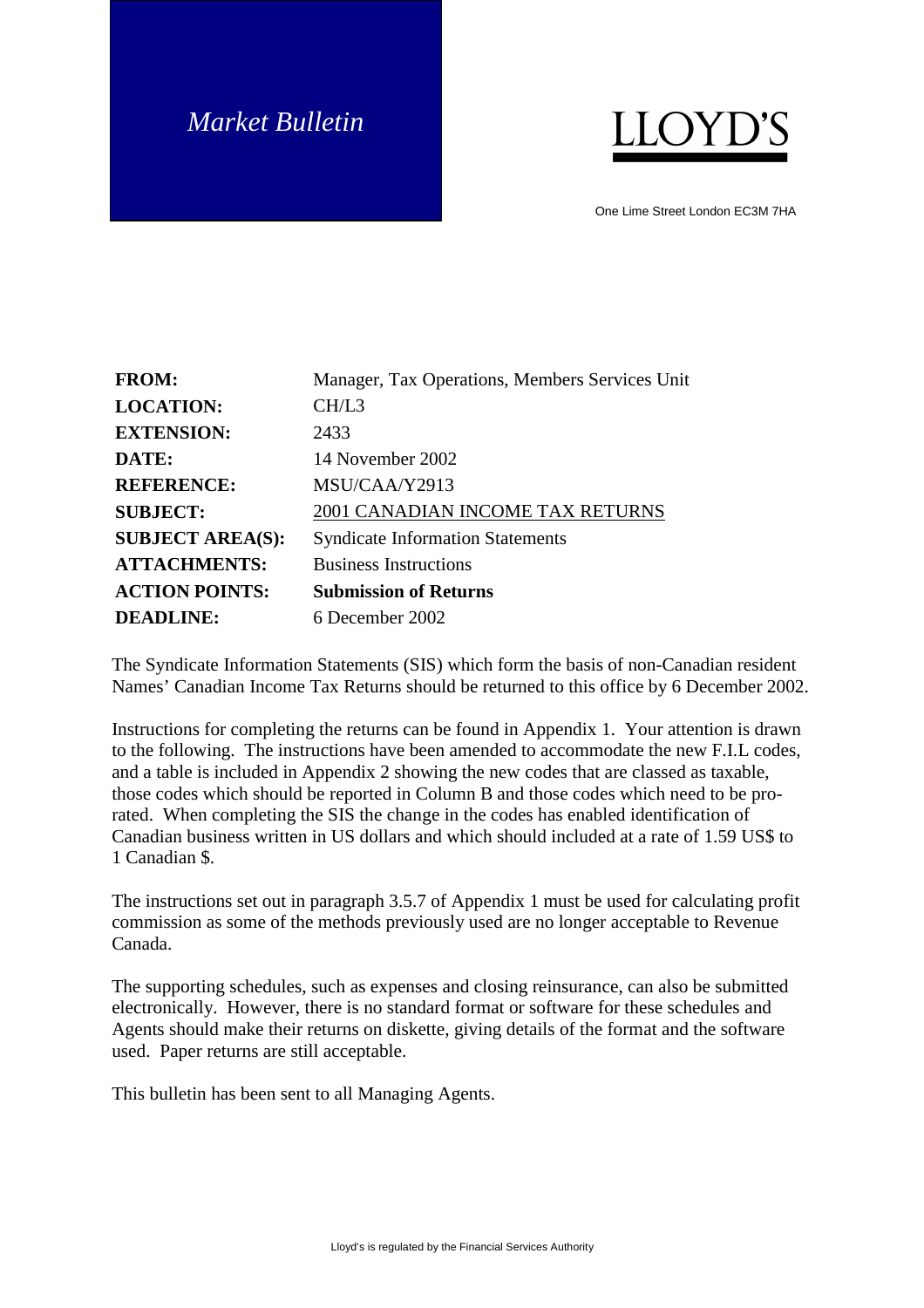Any queries relating to this bulletin should be directed to Annette Stone on extension 2376 or myself on extension 2433.

**Christine Allcott Manager Tax Operations Members Services Unit**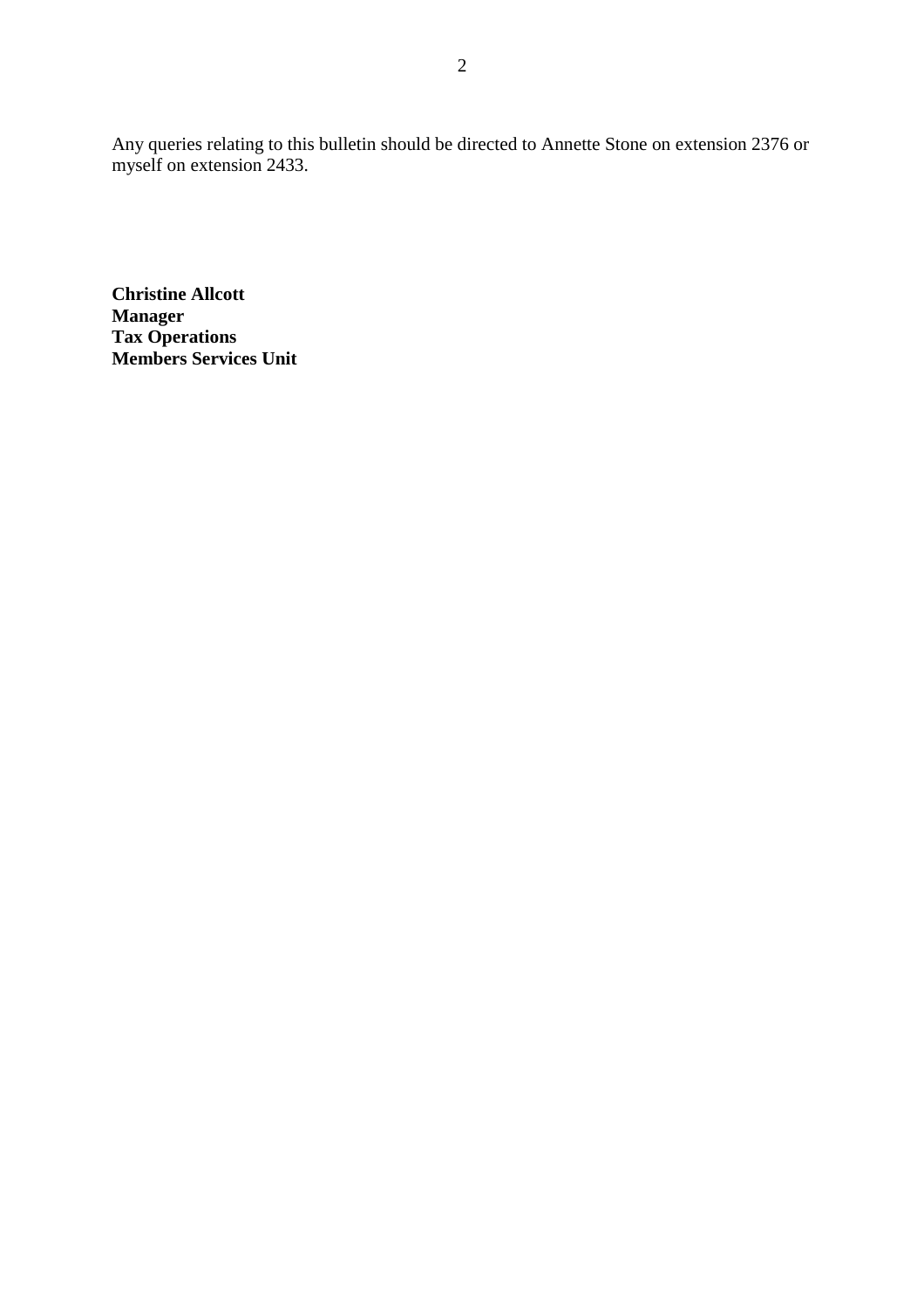## Appendix 1

# **CANADIAN FEDERAL INCOME TAX 1999 UNDERWRITING ACCOUNT**

# **Explanatory notes and instructions for the completion of Canadian Syndicate Information Statements**

## **1. GENERAL**

Canadian taxable business is the underwriting profit or loss on binding authorities and limited binding authorities held by Canadian coverholders. The relevant FIL Codes are within the table in Appendix 2 which indicates which codes represent taxable business and those codes which represent non-taxable Canadian business.

In this connection a binding authority is defined as follows:

"Binding authorities, including those given for reinsurance, are those binding authorities where the Canadian coverholder is authorised to accept risks on behalf of those Underwriters at Lloyd's subscribing to the facility without the prior approval of Underwriters".

A limited binder is defined as "an agreement between Underwriters and a coverholder under which the coverholder is authorised to issue documents evidencing that risks have been accepted on behalf of underwriting members only after they have been accepted by the leading Underwriter as provided on the slip".

A return should be completed for every syndicate with Canadian dollar business for the 1999 Account, even where all such business is non-taxable.

A separate return must be submitted for syndicates that are in run-off during calendar year 2001, reflecting the movement during the year.

All amounts should be shown in Canadian dollars; the rate of exchange to be used is the Lloyd's audit rate at 31 December 2001 i.e.  $2.32 = £1.00$ .

The completed forms should be returned to MSU, Tax Operations via the Extranet by 6 December 2002.

# **2. EFFECTIVELY CONNECTED PERCENTAGE**

This percentage is the ratio which the Canadian taxable premium income bears to the total premium income in respect of the Canadian business written by the syndicate (i.e. Line 1, Column A Divided by Line 1, (Columns A+B) x 100). No variations to this calculation should be made.

If a return is being made for a year that is running-off, the effectively connected percentage used on the return at 36 months should be used.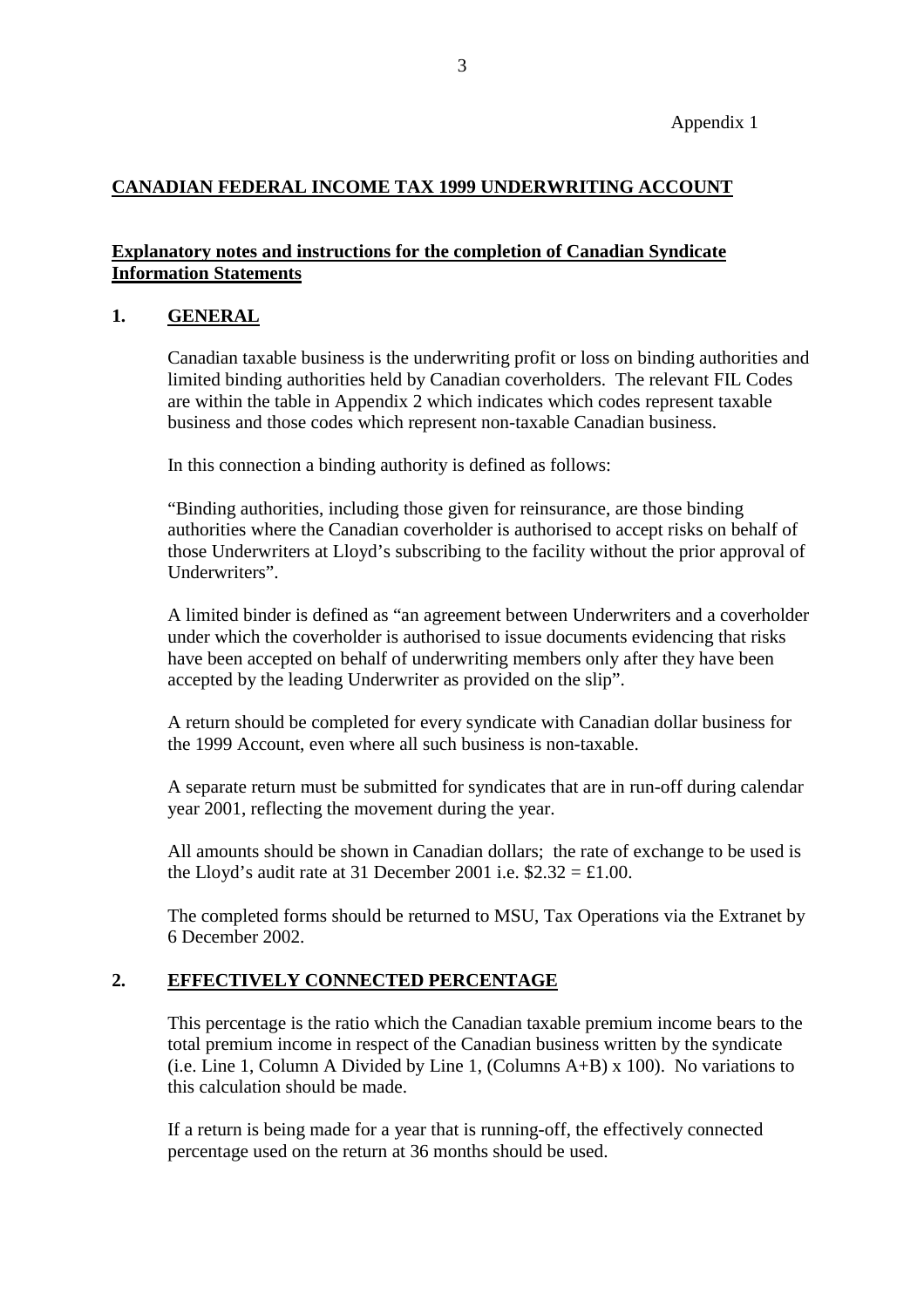## **3. UNDERWRITING INCOME**

#### **3.1 Canadian Dollar Taxable (Column A)**

See appendix 2 for the FIL Codes of items that must be reported in column A.

#### **3.2 Canadian Dollar Non-taxable (Column B)**

See appendix 2 for items that should be included in the figures in Column B.

This represents Canadian business not subject to Canadian income tax rather than all business not subject to Canadian tax.

N.B: Any Canadian dollar business which does not bear an identifiable taxable or non-taxable code should normally be pro-rated between taxable and non-taxable on the basis of business with identifiable codes.

## **3.3 Syndicate Reinsurances and Recoveries Coded "JL"**

Syndicate reinsurances and recoveries bearing a "JL" or new FIL codes VJ(CDE2), VK(CDE3) and VL(CDE4) should be pro-rated between taxable and non-taxable business (see paras 3.5.3(b) and 3.5.4(b) below.

## **Total Worldwide (Column C)**

The figures in Column C represent total world-wide business in all currencies converted to Canadian dollars at Lloyd's audit rate of exchange. **It is not the sum of Columns A and B as on the equivalent US return.**

In arriving at the underwriting profit/loss figure (Line 9) the following items should be included in respect of the 1999 Underwriting Account (and all previous years reinsured therein) or notional 1999 account for a running-off syndicate.

# **3.5.1. Premiums Written (Line 1)**

Premiums should be returned net of commission and brokerage. In calculating these figures, all additional premiums must be included and return premiums should be deducted in full.

# **3.5.2. Closing Reinsurance Assumed (Line 2)**

The Reinsurance premium received by the 1999 account from a previous closed year should be included, normally the 1998 account. The amounts shown in Columns A and B should equal the closing reinsurance ceded figures of the previous year of account shown in the 2001 Tax Year SIS. The amount shown in Column C should represent the equivalent worldwide figure but reworked at 31 December 2001 conversion rates.

For years of account which remained open at 31 December 2001, the closing reserve shown on the 2001 SIS should be reported.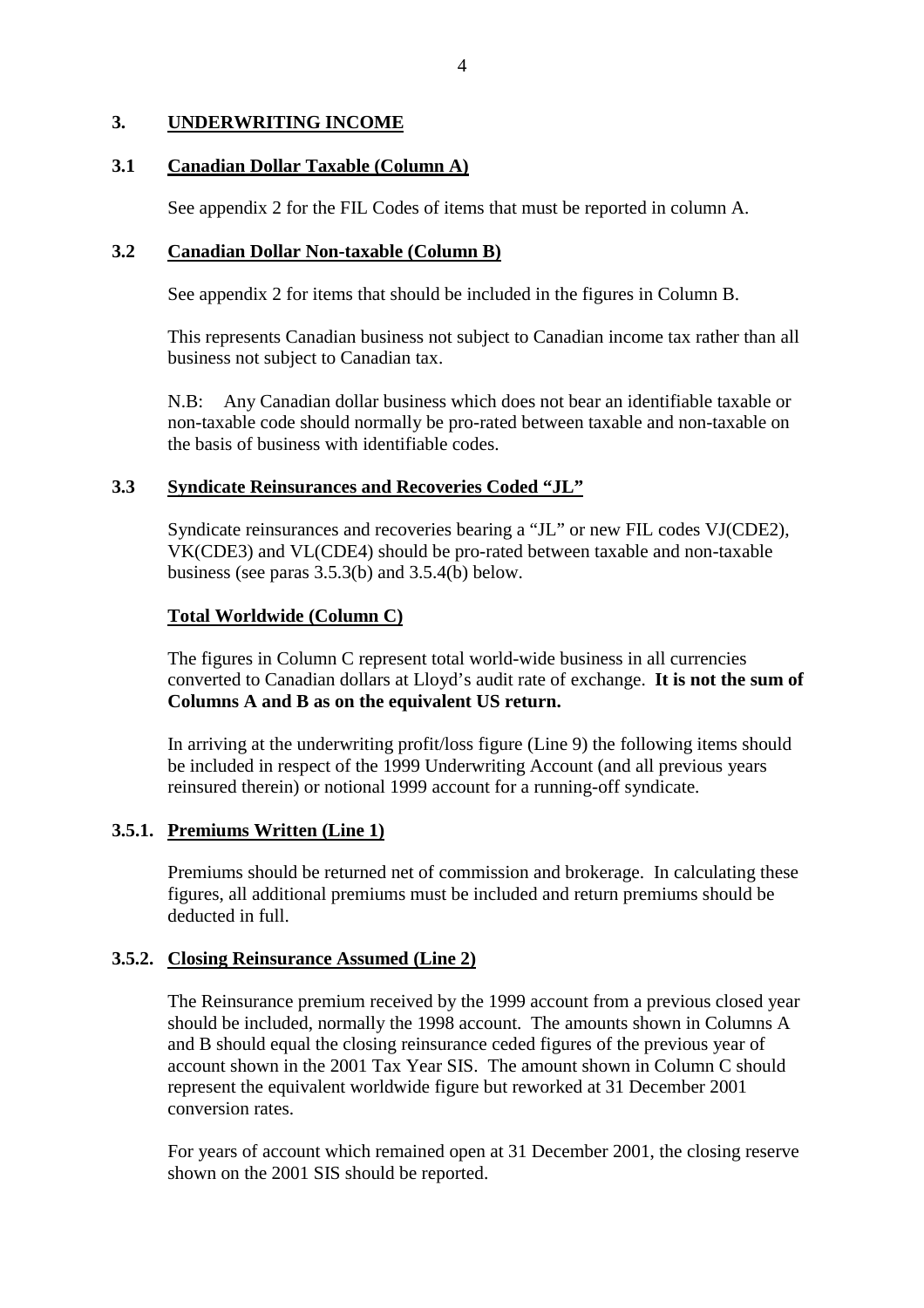#### **3.5.3 Syndicate Reinsurance Recoveries (Line 3)**

#### **(a) Facultative Reinsurance**

The coding of the original insurance should be followed, as with reinsurance premiums.

#### (b) **Whole Account Excess of Loss, Stop Loss, Quota Share etc**.

The general principle applying is that where a deduction for the reinsurance premium has been taken for Canadian tax purposes, an appropriate proportion of any recovery under the policy should be included in computing the Canadian taxable profit.

Recoveries on whole account stop loss and excess of loss reinsurance should be split in the proportion that Canadian taxable premium income bears to the whole account premium income. Where the reinsurance recovery is received in respect of specific sections of the account the recovery should be split in the proportion that the Canadian taxable premium income of the original policies protected bears the total premium income of these original policies. If the syndicate uses a more accurate basis then these figures should be used (e.g. by analysing the coding of the claims contributing to the recovery and then splitting the recovery in the proportion that the Canadian taxable claims bear to the total claim). Either basis is acceptable provided that it is used consistently.

#### **3.5.4**. **Syndicate Reinsurance Ceded (Line 4)**

#### **(a) Facultative Reinsurance**

The coding of the original insurance should be followed for reinsurance premiums.

#### **(b) Whole Account Excess of Loss, Stop Loss, Quota Share etc.**

Premiums on whole account stop loss and excess of loss reinsurances should be split in the proportion that Canadian taxable premium income bears to the whole account premium income. Where the reinsurance protects specific sections of the account the premiums should be split in the proportion that the Canadian taxable premium income of the original policies protected bears to the total premium income of those original policies protected.

#### **3.5.5. Closing Reinsurance Ceded (Line 5)**

The closing reinsurance premium paid by the 1999 Account should be reported; or if the account did not close, the closing reserve.

The amount of closing reinsurance to be allocated to Canadian taxable business should be calculated on the basis of the taxable outstanding claims, i.e. the claims with a FIL code classed as taxable in appendix 2. It is expected that all closing R/I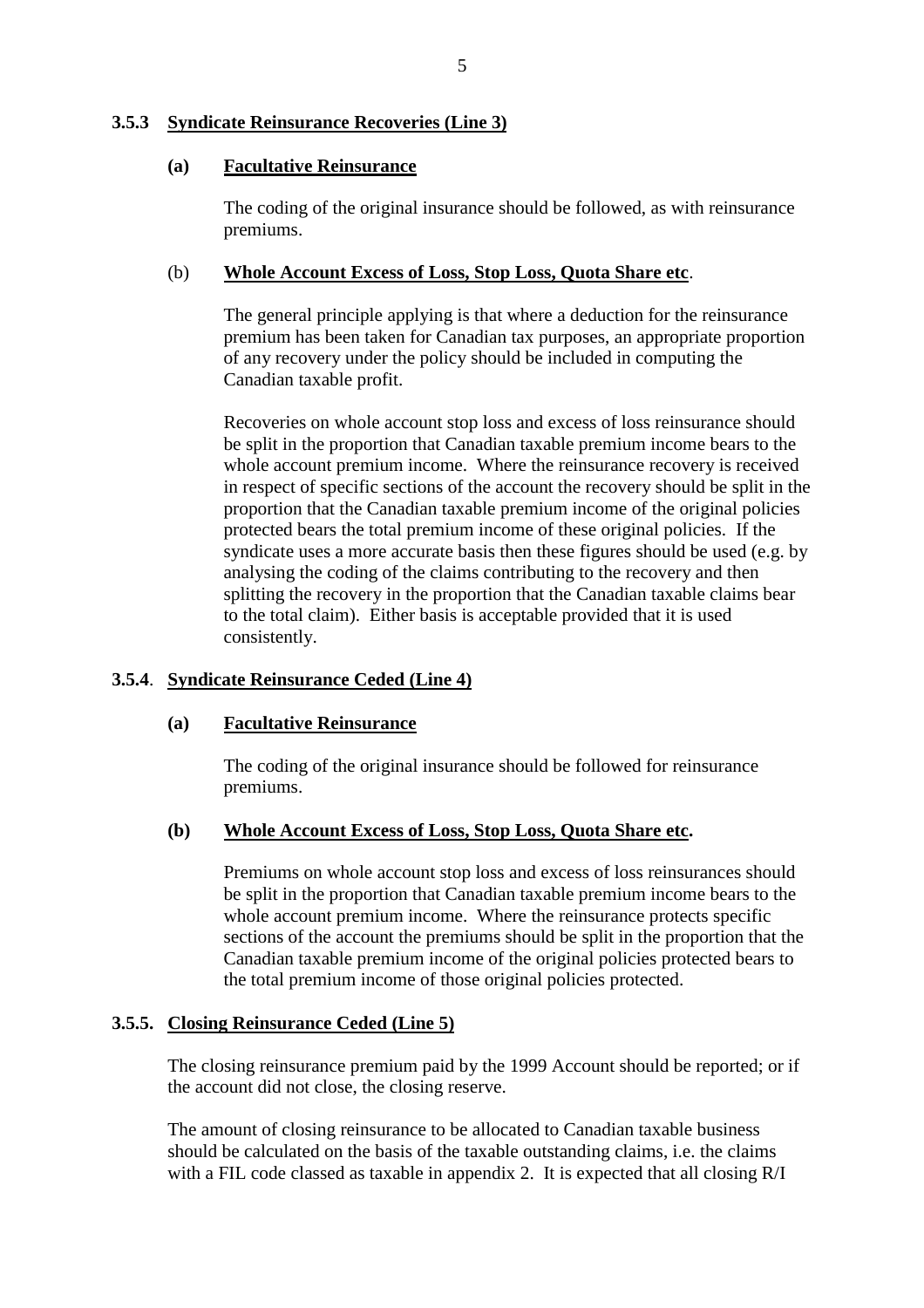will be allocated on an outstanding claims basis. However, if a syndicate is not able to do so and an alternative method is used, a detailed explanation of the method used should be submitted.

The calculation of the IBNR element of the closing reinsurance attributable to taxable Canadian business should also be based on outstanding claims where possible. Syndicates should provide an explanation of their method of calculating taxable RITC whichever basis they use.

## **3.5.6. Losses Paid (Line 6)**

All claims (less salvages) including settlement costs, fees, etc. debited to the 1999 Account up to and including 31 December 2001 should be reported. **N.B.** Claims with no FIL code must be reported as non-taxable..

For years of account in run-off during 2001, only additional claims paid during 2001 should be reported.

## **3.5.7. Profit Commission (Line 7)**

A pro-rata share of profit commission may be included, and should be allocated in the same proportion that Canadian taxable business income before profit commission bears to the total on the account as a whole: that is, Column A Line 12 (before profit commission) as a percentage of Column C Line 12 (before profit commission).

However, the following limitations and variations apply:-

- (a) If there is a Canadian taxable business loss, i.e., Column A Line 12 (before profit commission) is negative, no profit commission should be allocated to Canadian taxable business.
- (b) The amount of profit commission allocated to Canadian taxable business must not create a taxable loss, i.e. it must not exceed Column A Line 12 (before profit commission).
- (c) The amount of profit commission allocated to Canadian taxable business must not exceed the total worldwide profit commission.
- (d) If the Canadian result before profit commission is greater that the worldwide taxable result, including where this is a loss, the Canadian taxable profit commission should reflect the proportion of Canadian dollar taxable business income in relation to profitable areas of the account as a whole.
- (e) If profit commission is calculated by currency rather than on the account as a whole, the amount of Canadian dollar profit commission allocated to Canadian taxable business should be in the same proportion that Canadian dollar taxable business income before profit commission bears to total Canadian dollar income before profit commission.
- (f) If there is a profit commission refund, this should be allocated to Canadian taxable business on the same basis that the profit commission was originally allocated.

An analysis of the calculations should be attached in all cases.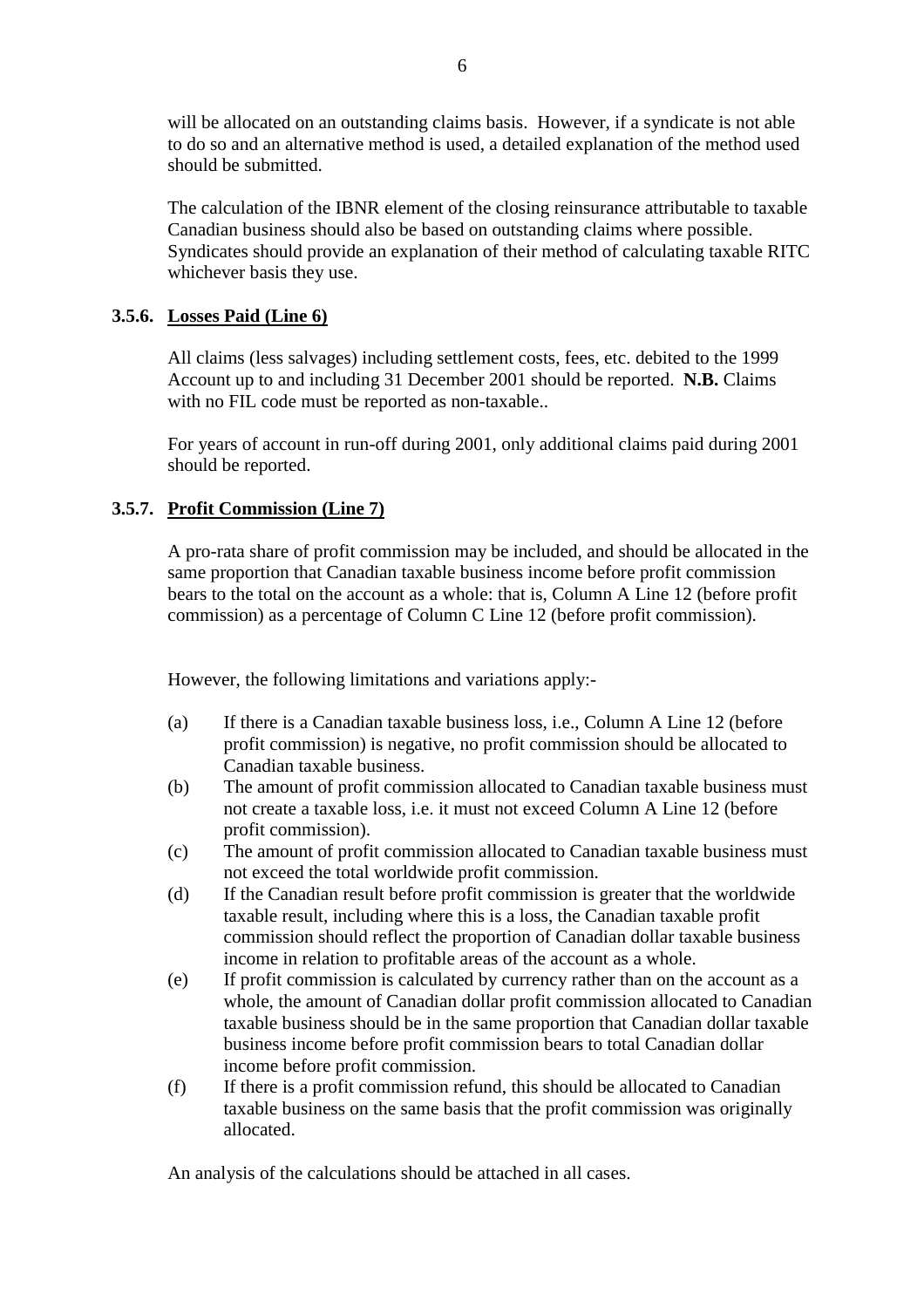## **3.5.8. Expenses and Other Deductions (Line 8)**

Expenses to be included in Column A, are a proportion of the expenses of the Canadian dollar account as a whole which should be split in the same ratio as Canadian taxable premium income, bears to the total Canadian business premium income. In addition agency salaries, commissions (excluding profit commission) and other expenses (excluding US dollar expenses) should be included and these should be split in the proportion that Canadian taxable premium income bears to the premium income on the account as a whole.

# **3.5.9. Underwriting Profit or Loss (Line 9)**

This should be the sum of Lines 1-3 minus the sum of Lines 4-8. It will not be possible to submit the return if this check fails.

# **4. INVESTMENT INCOME/CAPITAL GAINS**

## **4.1 Canadian Dollar Taxable (Column A)**

The figures shown in Column A represent the effectively connected (EC) percentage of income received through the LCTF, and which has been allocated to 1999 account, or earlier run-off account where appropriate. The EC percentage calculated in 2 should be used and no adjustments should be made for variations in the underlying business.

#### **4.2 Canadian Dollar Non-taxable (Column B)**

The figures in Column B represent the balance of income received through the LCTF, which has been allocated to 1999 account or earlier.

#### **4.3 Total Worldwide (Column C)**

The figures in Column C represent total worldwide investment income and capital gains in all currencies converted at Lloyd's audit rate of exchange.

# **4.4 Investment Income (Line 10)**

All interest and dividends treated as investment income for UK tax purposes should be reported.

# **4.5 Capital Gain/Loss (Line 11)**

Capital gains/losses realised and unrealised on the UK basis should be reported.

#### **5. TOTAL INCOME (Line 12)**

This should be the sum of Lines 9 to 11 and is used for verification purposes only. It will not be possible to submit the return if this check fails.